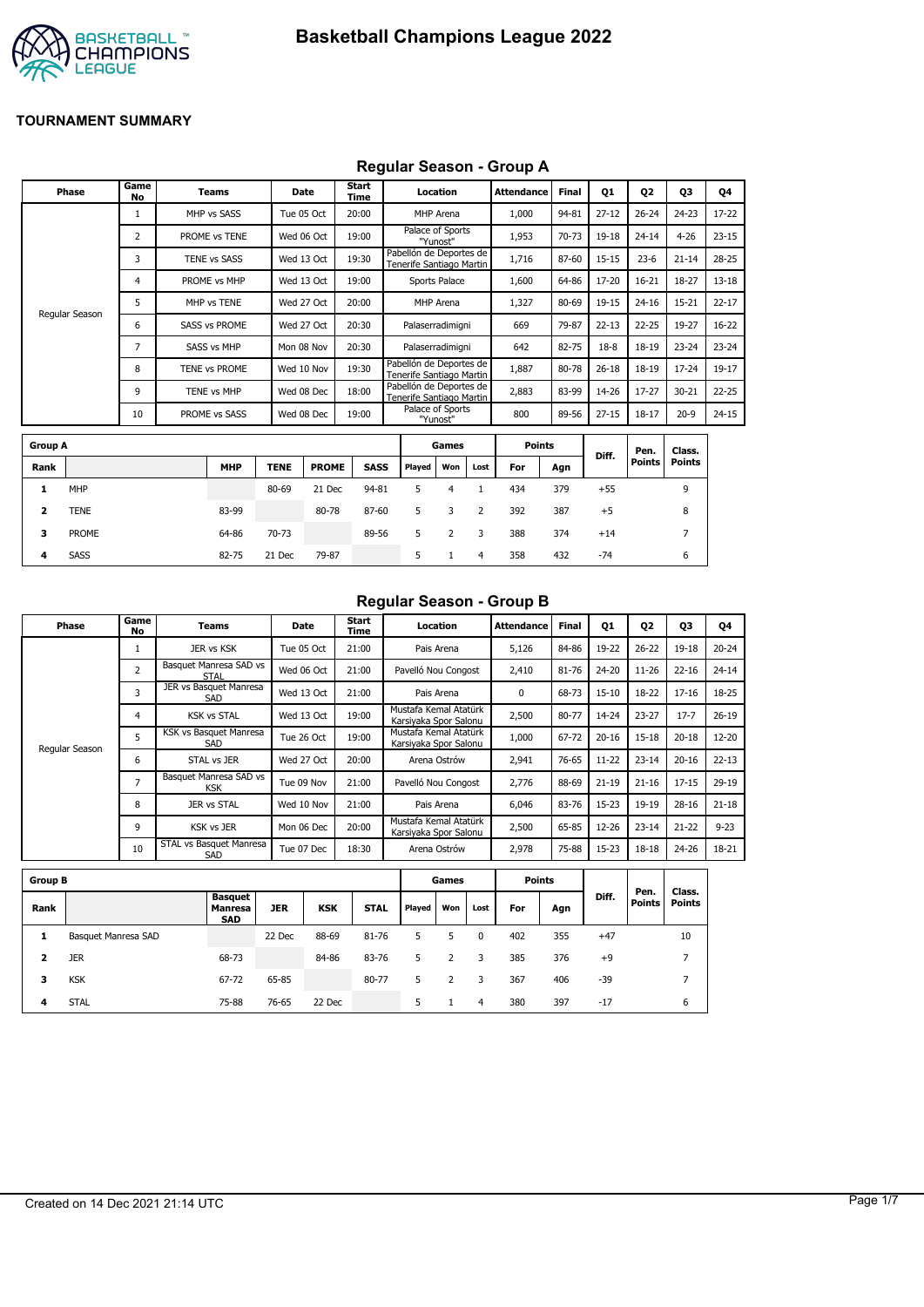

## **Regular Season - Group C**

|                | Phase          | Game<br><b>No</b> | <b>Teams</b>        |                      | <b>Date</b> | Start<br><b>Time</b> | Location       |                                             |                | <b>Attendance</b> | Final | Q1        | Q <sub>2</sub> | Q3             | 04        | OT <sub>1</sub> |
|----------------|----------------|-------------------|---------------------|----------------------|-------------|----------------------|----------------|---------------------------------------------|----------------|-------------------|-------|-----------|----------------|----------------|-----------|-----------------|
|                |                | $\mathbf{1}$      | LAVR vs JDA         |                      | Tue 05 Oct  | 19:30                | Stadium        | Peace and Friendship                        |                | 400               | 65-63 | $16 - 14$ | $14 - 14$      | $14 - 15$      | $21 - 20$ |                 |
|                |                | 2                 | NIZH vs Unicaja SD  |                      | Wed 06 Oct  | 19:00                |                | Cultural Entertainment<br>Complex "Nagorny" |                | 326               | 62-79 | 19-23     | $18 - 17$      | $12 - 12$      | $13 - 27$ |                 |
|                |                | 3                 | JDA vs NIZH         |                      | Tue 19 Oct  | 20:30                |                | Palais des Sport Jean-<br>Michel Geoffroy   |                | $\mathbf{1}$      | 89-75 | 12-26     | $28-13$        | $23 - 13$      | $26 - 23$ |                 |
|                |                | $\overline{4}$    | Unicaja SD vs LAVR  |                      | Wed 20 Oct  | 20:30                | Carpena        | Palacio de Deportes<br>Jose Maria Martin    |                | 4,473             | 86-70 | $20 - 20$ | $25 - 15$      | $21 - 21$      | $20 - 14$ |                 |
|                | Regular Season | 5                 | Unicaja SD vs JDA   |                      | Mon 01 Nov  | 20:30                | Carpena        | Palacio de Deportes<br>Jose Maria Martin    |                | 4,919             | 83-54 | $21 - 22$ | $15 - 7$       | $26 - 7$       | $21 - 18$ |                 |
|                |                | 6                 | <b>LAVR vs NIZH</b> |                      | Tue 02 Nov  | 19:30                | Stadium        | Peace and Friendship                        |                | 500               | 95-86 | 28-27     | $21 - 17$      | $13 - 15$      | 18-21     | $15-6$          |
|                |                | $\overline{7}$    | NIZH vs LAVR        |                      | Wed 17 Nov  | 19:00                |                | Cultural Entertainment<br>Complex "Nagorny" |                | 481               | 74-62 | $21 - 20$ | $19 - 11$      | $13 - 17$      | $21 - 14$ |                 |
|                |                | 8                 | JDA vs Unicaja SD   |                      | Tue 16 Nov  | 20:30                |                | Palais des Sport Jean-<br>Michel Geoffrov   |                | 4,000             | 78-68 | $21 - 15$ | $26 - 17$      | $13 - 17$      | 18-19     |                 |
|                |                | 9                 | JDA vs LAVR         |                      | Tue 14 Dec  | 20:30                |                | Palais des Sport Jean-<br>Michel Geoffroy   |                | 4,000             | 73-49 | $24 - 14$ | $14 - 15$      | $22 - 13$      | $13 - 7$  |                 |
| <b>Group C</b> |                |                   |                     |                      |             |                      |                | Games                                       |                | <b>Points</b>     |       |           | Pen.           | Class.         |           |                 |
| Rank           |                |                   | <b>JDA</b>          | Unicaja<br><b>SD</b> | <b>LAVR</b> | <b>NIZH</b>          | Played         | Won                                         | Lost           | For               | Agn   | Diff.     | <b>Points</b>  | <b>Points</b>  |           |                 |
| 1              | <b>JDA</b>     |                   |                     | 78-68                | 73-49       | 89-75                | 5              | 3                                           | $\overline{2}$ | 357               | 340   | $+17$     |                | 8              |           |                 |
| 2              | Unicaja SD     |                   | 83-54               |                      | 86-70       | 15 Dec               | $\overline{4}$ | 3                                           | $\mathbf{1}$   | 316               | 264   | $+52$     |                | $\overline{7}$ |           |                 |
| з              | LAVR           |                   | 65-63               | 21 Dec               |             | 95-86                | 5              | $\overline{2}$                              | 3              | 341               | 382   | $-41$     |                | 7              |           |                 |
| 4              | <b>NIZH</b>    |                   | 21 Dec              | 62-79                | 74-62       |                      | 4              | $\mathbf{1}$                                | 3              | 297               | 325   | $-28$     |                | 5              |           |                 |

#### **Regular Season - Group D**

| Phase          | Game<br>No     | Teams                                           | Date       | Start<br>Time | Location                          | Attendance | <b>Final</b> | <b>Q1</b> | 02        | 03        | Q4        |
|----------------|----------------|-------------------------------------------------|------------|---------------|-----------------------------------|------------|--------------|-----------|-----------|-----------|-----------|
|                |                | Universo Treviso Basket<br><b>SSDRL vs RIGA</b> | Tue 05 Oct | 20:30         | Palaverde                         | 1,353      | $91 - 85$    | $23 - 22$ | 19-30     | $23 - 12$ | $26 - 21$ |
|                | $\overline{2}$ | SZOM vs AEK                                     | Wed 06 Oct | 18:00         | Savaria Arena                     | 2,200      | 83-78        | 19-21     | 19-14     | 19-19     | $26 - 24$ |
|                | 3              | AEK vs Universo Treviso<br><b>Basket SSDRL</b>  | Tue 19 Oct | 19:30         | Ano Liosia Olympic<br>Sports Hall | 1,900      | 77-92        | 18-23     | 18-27     | $24 - 15$ | $17 - 27$ |
|                | 4              | RIGA vs SZOM                                    | Wed 20 Oct | 19:00         | Arena Riga                        | 530        | 74-80        | $11 - 16$ | $26 - 19$ | 24-29     | $13 - 16$ |
|                | 5              | RIGA vs AEK                                     | Wed 03 Nov | 19:00         | Arena Riga                        | 0          | 92-76        | $27 - 15$ | 19-19     | $22 - 22$ | $24 - 20$ |
| Regular Season | 6              | Universo Treviso Basket<br><b>SSDRL vs SZOM</b> | Wed 03 Nov | 20:30         | Palaverde                         | 1,609      | 68-60        | $9 - 15$  | $23 - 12$ | $23 - 17$ | $13 - 16$ |
|                | 7              | AEK vs RIGA                                     | Mon 15 Nov | 19:30         | Ano Liosia Olympic<br>Sports Hall | 1,150      | 88-79        | $25 - 25$ | $15 - 12$ | 18-21     | $30 - 21$ |
|                | 8              | SZOM vs Universo Treviso<br><b>Basket SSDRL</b> | Wed 17 Nov | 18:00         | Savaria Arena                     | 2,200      | 81-80        | 18-24     | $23-9$    | 18-24     | $22 - 23$ |
|                | 9              | RIGA vs Universo Treviso<br><b>Basket SSDRL</b> | Tue 14 Dec | 19:00         | Arena Riga                        | 500        | 74-71        | $16 - 15$ | 18-28     | $17 - 10$ | $23 - 18$ |
|                | 10             | AEK vs SZOM                                     | Tue 14 Dec | 19:30         | Ano Liosia Olympic<br>Sports Hall | 1,250      | 83-89        | 15-26     | $23 - 16$ | $23 - 23$ | $22 - 24$ |

| <b>Group D</b> |                               |             |                                                                    |             |            |        | Games |      |     | <b>Points</b> |       |                       |                         |
|----------------|-------------------------------|-------------|--------------------------------------------------------------------|-------------|------------|--------|-------|------|-----|---------------|-------|-----------------------|-------------------------|
| Rank           |                               | <b>SZOM</b> | <b>Universo</b><br><b>Treviso</b><br><b>Basket</b><br><b>SSDRL</b> | <b>RIGA</b> | <b>AEK</b> | Played | Won   | Lost | For | Agn           | Diff. | Pen.<br><b>Points</b> | Class.<br><b>Points</b> |
| 1              | <b>SZOM</b>                   |             | 81-80                                                              | 22 Dec      | 83-78      | 5      | 4     |      | 393 | 383           | $+10$ |                       | 9                       |
| 2              | Universo Treviso Basket SSDRL | 68-60       |                                                                    | 91-85       | 22 Dec     | 5.     | 3     |      | 402 | 377           | $+25$ |                       | 8                       |
| 3              | <b>RIGA</b>                   | 74-80       | 74-71                                                              |             | $92 - 76$  | 5      |       | 3    | 404 | 406           | -2    |                       | 7                       |
| 4              | <b>AEK</b>                    | 83-89       | 77-92                                                              | 88-79       |            | 5.     |       | 4    | 402 | 435           | -33   |                       | 6                       |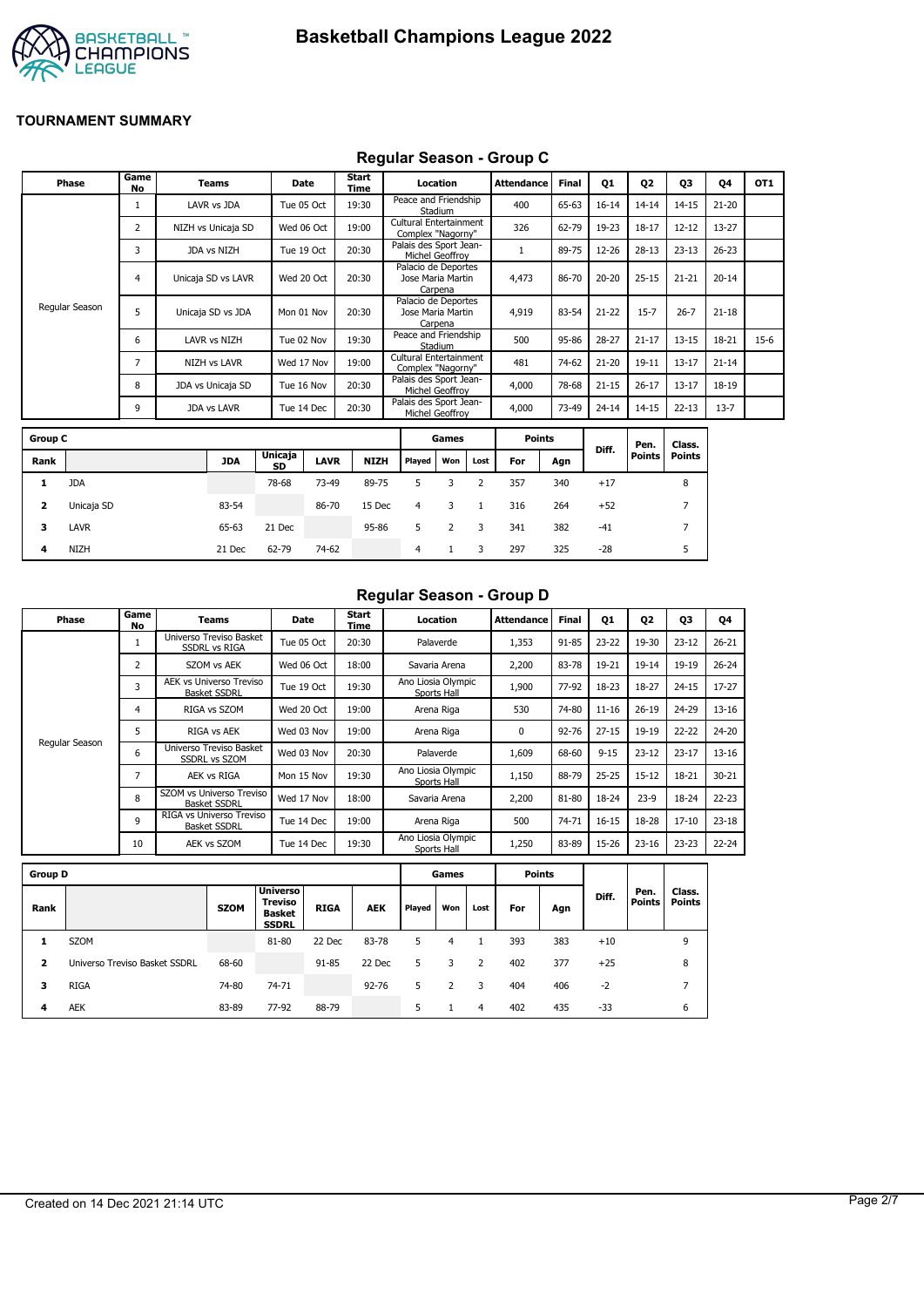

## **Regular Season - Group E**

|                         |                |                   |                     |             |             | .                    |                   |                |              |                   |              |           |               |                |           |
|-------------------------|----------------|-------------------|---------------------|-------------|-------------|----------------------|-------------------|----------------|--------------|-------------------|--------------|-----------|---------------|----------------|-----------|
|                         | <b>Phase</b>   | Game<br><b>No</b> | <b>Teams</b>        |             | Date        | <b>Start</b><br>Time |                   | Location       |              | <b>Attendance</b> | <b>Final</b> | Q1        | 02            | Q3             | Q4        |
|                         |                | 1                 | <b>IGOK vs PAOK</b> |             | Tue 05 Oct  | 18:30                | Sportska Dvorana  | Laktaši        |              | 700               | 68-64        | 19-12     | $7 - 20$      | $17 - 17$      | $25 - 15$ |
|                         |                | 2                 | <b>GALA vs NYMB</b> |             | Wed 06 Oct  | 21:00                | Sinan Erdem Arena |                |              | 1,200             | 101-85       | $23 - 26$ | 29-22         | $23-19$        | $26 - 18$ |
|                         |                | 3                 | PAOK vs NYMB        |             | Tue 12 Oct  | 19:30                | PAOK Sports Arena |                |              | 1,500             | 83-84        | $11 - 21$ | $24 - 19$     | $23 - 25$      | $25-19$   |
|                         |                | 4                 | <b>IGOK vs GALA</b> |             | Wed 13 Oct  | 18:30                | Sportska Dvorana  | Laktaši        |              | 1,000             | 85-89        | $17 - 27$ | $27 - 25$     | $23 - 16$      | 18-21     |
|                         |                | 5                 | PAOK vs GALA        |             | Mon 25 Oct  | 19:30                | PAOK Sports Arena |                |              | 2,500             | $81 - 74$    | $12 - 24$ | $21 - 12$     | $22 - 17$      | $26 - 21$ |
|                         | Regular Season | 6                 | NYMB vs IGOK        |             | Tue 26 Oct  | 18:30                |                   | Kralovka Arena |              | 1,370             | 86-82        | $16 - 14$ | $30 - 21$     | 18-31          | $22 - 16$ |
|                         |                | 7                 | <b>GALA vs IGOK</b> |             | Tue 09 Nov  | 20:00                | Sinan Erdem Arena |                |              | 1,516             | 82-74        | $15-19$   | $19 - 15$     | $26 - 25$      | $22 - 15$ |
|                         |                | 8                 | <b>NYMB vs PAOK</b> |             | Tue 09 Nov  | 18:30                |                   | Kralovka Arena |              | 1,790             | $71 - 75$    | $21 - 21$ | 19-16         | $21 - 12$      | $10 - 26$ |
|                         |                | 9                 | <b>IGOK vs NYMB</b> |             | Tue 07 Dec  | 18:30                | Sportska Dvorana  | Laktaši        |              | 400               | 76-69        | $26 - 25$ | $13 - 19$     | $23 - 8$       | $14 - 17$ |
|                         |                | 10                | <b>GALA vs PAOK</b> |             | Wed 08 Dec  | 20:00                | Sinan Erdem Arena |                |              | 3,273             | 87-75        | 28-22     | $20 - 18$     | $28 - 18$      | $11 - 17$ |
| <b>Group E</b>          |                |                   |                     |             |             |                      |                   | Games          |              | <b>Points</b>     |              |           | Pen.          | Class.         |           |
| Rank                    |                |                   | <b>GALA</b>         | <b>NYMB</b> | <b>IGOK</b> | <b>PAOK</b>          | Played            | Won            | Lost         | For               | Agn          | Diff.     | <b>Points</b> | <b>Points</b>  |           |
| 1                       | <b>GALA</b>    |                   |                     | 101-85      | 82-74       | 87-75                | 5                 | $\overline{4}$ | $\mathbf{1}$ | 433               | 400          | $+33$     |               | 9              |           |
| $\overline{\mathbf{2}}$ | <b>NYMB</b>    |                   | 22 Dec              |             | 86-82       | $71 - 75$            | 5                 | $\overline{2}$ | 3            | 395               | 417          | $-22$     |               | $\overline{7}$ |           |
| з                       | <b>IGOK</b>    |                   | 85-89               | 76-69       |             | 68-64                | 5                 | $\overline{2}$ | 3            | 385               | 390          | $-5$      |               | $\overline{7}$ |           |
| 4                       | <b>PAOK</b>    |                   | 81-74               | 83-84       | 22 Dec      |                      | 5                 | 2              | 3            | 378               | 384          | -6        |               | 7              |           |

## **Regular Season - Group F**

| Phase          | Game<br>No | Teams               | <b>Date</b> | Start<br>Time | Location                     | <b>Attendance</b> | <b>Final</b> | 01        | Q <sub>2</sub> | Q3        | 04        | OT <sub>1</sub> |
|----------------|------------|---------------------|-------------|---------------|------------------------------|-------------------|--------------|-----------|----------------|-----------|-----------|-----------------|
|                |            | TOFA vs OOST        | Tue 05 Oct  | 19:00         | Tofas Nilüfer Spor<br>Salonu | 700               | $92 - 83$    | $29 - 16$ | $20 - 22$      | $27 - 22$ | $16 - 23$ |                 |
|                |            | SIG vs KALE         | Wed 06 Oct  | 20:30         | Rhenus Sport                 | 3,025             | $75 - 73$    | 19-24     | $22 - 12$      | $17 - 17$ | 17-20     |                 |
|                | 3          | OOST vs SIG         | Mon 11 Oct  | 20:00         | Versluys   Dôme              | 901               | 77-83        | $15 - 14$ | $23 - 25$      | 19-28     | $20 - 16$ |                 |
|                | 4          | <b>TOFA vs KALE</b> | Tue 12 Oct  | 19:00         | Tofas Nilüfer Spor<br>Salonu | 0                 | $77 - 81$    | $25 - 18$ | $15 - 22$      | $18 - 22$ | 19-19     |                 |
|                |            | SIG vs TOFA         | Tue 26 Oct  | 20:30         | Rhenus Sport                 | 4,425             | 74-76        | $13 - 25$ | $21 - 15$      | $21 - 20$ | 19-16     |                 |
| Regular Season | 6          | <b>KALE vs OOST</b> | Tue 26 Oct  | 19:00         | Saku Suurhall                | 834               | 85-87        | $25-19$   | $21 - 16$      | $19 - 18$ | $10-22$   | $10 - 12$       |
|                |            | <b>TOFA vs SIG</b>  | Wed 10 Nov  | 20:00         | Tofas Nilüfer Spor<br>Salonu | 794               | 85-75        | $27 - 15$ | 19-20          | $17 - 27$ | $22 - 13$ |                 |
|                | 8          | <b>OOST vs KALE</b> | Wed 10 Nov  | 20:00         | Versluys   Dôme              | 1,001             | 99-66        | $25 - 22$ | $24 - 12$      | $26 - 16$ | $24 - 16$ |                 |
|                | 9          | KALE vs SIG         | Tue 07 Dec  | 19:00         | Saku Suurhall                | 608               | 86-93        | $22 - 30$ | $16 - 17$      | $21 - 18$ | $27 - 28$ |                 |
|                | 10         | OOST vs TOFA        | Wed 08 Dec  | 20:00         | Versluys   Dôme              | 20                | 78-83        | $19 - 10$ | 13-31          | $30 - 21$ | $16 - 21$ |                 |

| <b>Group F</b> |             |             |            |             |             |        | Games |      | <b>Points</b> |     | Diff. | Pen.   | Class.        |
|----------------|-------------|-------------|------------|-------------|-------------|--------|-------|------|---------------|-----|-------|--------|---------------|
| Rank           |             | <b>TOFA</b> | <b>SIG</b> | <b>OOST</b> | <b>KALE</b> | Played | Won   | Lost | For           | Agn |       | Points | <b>Points</b> |
|                | <b>TOFA</b> |             | 85-75      | $92 - 83$   | $77 - 81$   | 5.     | 4     |      | 413           | 391 | $+22$ |        | 9             |
| 2              | SIG         | 74-76       |            | 21 Dec      | $75 - 73$   | 5.     | 3     | -2   | 400           | 397 | $+3$  |        | 8             |
| з              | <b>OOST</b> | 78-83       | $77 - 83$  |             | 99-66       | 5      |       | 3    | 424           | 409 | $+15$ |        | –             |
| 4              | <b>KALE</b> | 21 Dec      | 86-93      | 85-87       |             | 5      |       | 4    | 391           | 431 | $-40$ |        | 6             |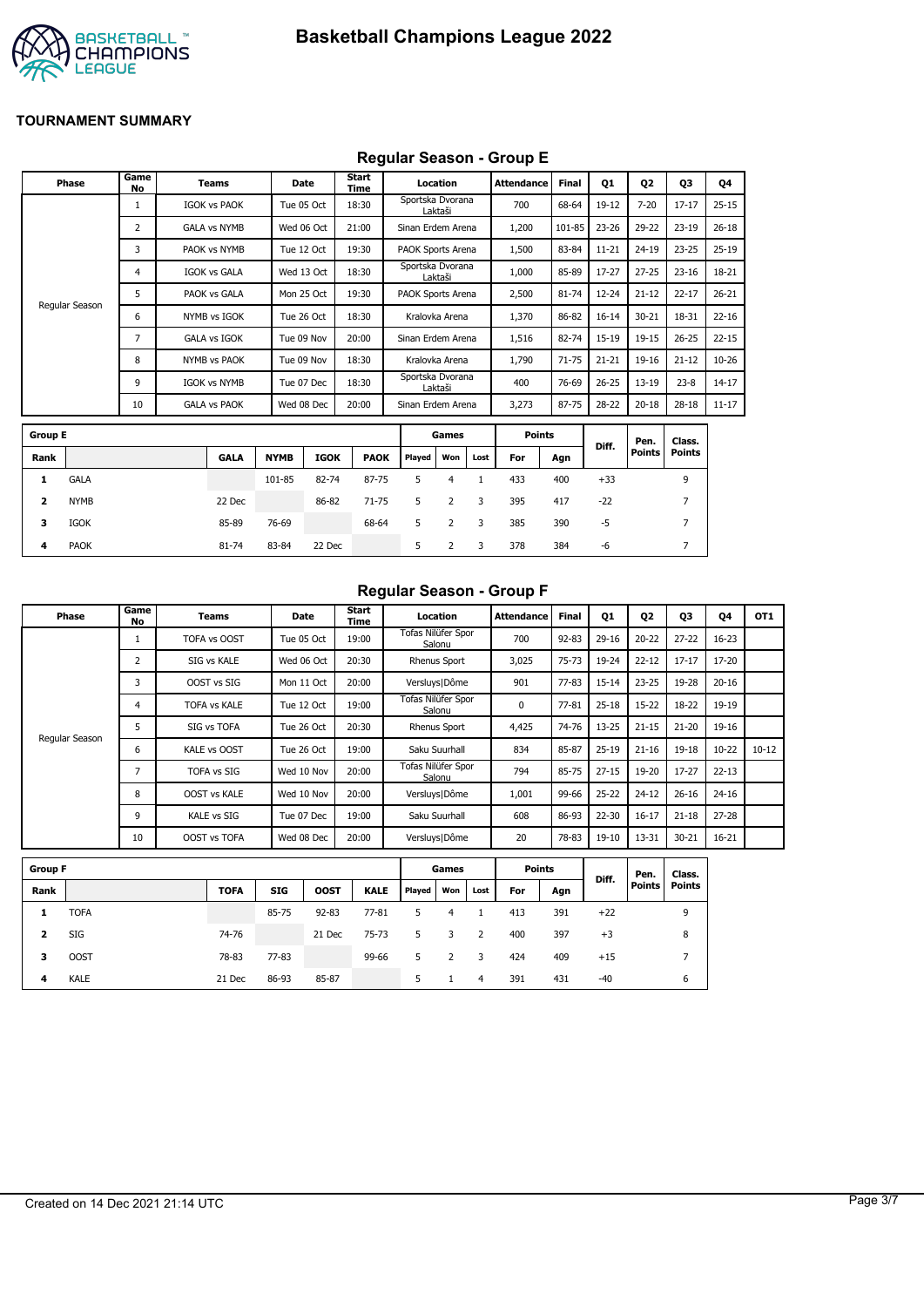

## **Regular Season - Group G**

|                |                |                     |            |             | $\cdot$       |                                               |                |      |               |              |           |                |               |           |                 |                 |
|----------------|----------------|---------------------|------------|-------------|---------------|-----------------------------------------------|----------------|------|---------------|--------------|-----------|----------------|---------------|-----------|-----------------|-----------------|
| Phase          | Game<br>No     | <b>Teams</b>        |            | Date        | Start<br>Time |                                               | Location       |      | Attendance    | <b>Final</b> | Q1        | Q <sub>2</sub> | Q3            | Q4        | OT <sub>1</sub> | OT <sub>2</sub> |
|                |                | <b>BRIN vs HOLO</b> |            | Wed 06 Oct  | 20:30         | Palazzetto dello Sport<br>"Elio Pentassuglia" |                |      | 1,000         | 61-88        | $9 - 29$  | 13-20          | $17 - 21$     | $22 - 18$ |                 |                 |
|                | $\overline{2}$ | CLUJ vs DSK         | Tue 05 Oct |             | 19:30         |                                               | <b>BTarena</b> |      | 1,650         | 66-60        | 14-21     | $18 - 10$      | $21 - 16$     | $13 - 13$ |                 |                 |
|                | 3              | <b>BRIN vs CLUJ</b> | Mon 18 Oct |             | 20:30         | Palazzetto dello Sport<br>"Elio Pentassuglia" |                |      | 1,500         | 71-76        | 15-18     | 14-12          | $12 - 17$     | 30-29     |                 |                 |
|                | 4              | DSK vs HOLO         | Tue 07 Dec |             | 20:00         | Volkswagen Arena                              |                |      | 0             | 86-79        | 18-23     | $22 - 19$      | $26 - 14$     | $20 - 23$ |                 |                 |
| Regular Season | 5              | HOLO vs CLUJ        |            | Wed 03 Nov  | 19:45         | Holon Toto Arena                              |                |      | 0             | 78-68        | 22-20     | $15 - 16$      | $21 - 19$     | $20 - 13$ |                 |                 |
|                | 6              | DSK vs BRIN         |            | Wed 03 Nov  | 20:00         | Volkswagen Arena                              |                |      | 750           | 82-76        | $22 - 27$ | $22 - 21$      | $19 - 13$     | 19-15     |                 |                 |
|                | 7              | <b>BRIN vs DSK</b>  | Tue 16 Nov |             | 20:30         | Palazzetto dello Sport<br>"Elio Pentassuglia" |                |      | 1,400         | 82-73        | $22 - 16$ | 19-27          | $20 - 8$      | $21 - 22$ |                 |                 |
|                | 8              | CLUJ vs HOLO        |            | Wed 17 Nov  | 19:30         |                                               | <b>BTarena</b> |      | 0             | 106-<br>101  | 17-24     | $20 - 22$      | $20 - 15$     | $26 - 22$ | $11 - 11$       | $12 - 7$        |
| <b>Group G</b> |                |                     |            |             |               |                                               | Games          |      | <b>Points</b> |              |           | Pen.           | Class.        |           |                 |                 |
| Rank           |                | <b>CLUJ</b>         | <b>DSK</b> | <b>HOLO</b> | <b>BRIN</b>   | <b>Played</b>                                 | Won            | Lost | For           | Agn          | Diff.     | <b>Points</b>  | <b>Points</b> |           |                 |                 |

| iroup G |             |             |            |             |             |                | Games |              | Points |     | Diff. | Pen.   | Class. |
|---------|-------------|-------------|------------|-------------|-------------|----------------|-------|--------------|--------|-----|-------|--------|--------|
| Rank    |             | <b>CLUJ</b> | <b>DSK</b> | <b>HOLO</b> | <b>BRIN</b> | Played         | Won   | Lost         | For    | Agn |       | Points | Points |
| 1.      | <b>CLUJ</b> |             | 66-60      | 106-101     | 15 Dec      | 4              | 3     |              | 316    | 310 | $+6$  |        |        |
|         | <b>DSK</b>  | 22 Dec      |            | 86-79       | 82-76       | $\overline{4}$ | 2     | <sup>2</sup> | 301    | 303 | $-2$  |        | 6      |
| з.      | <b>HOLO</b> | 78-68       | 15 Dec     |             | 22 Dec      | $\overline{4}$ | 2     | 2            | 346    | 321 | $+25$ |        | 6      |
| 4       | <b>BRIN</b> | 71-76       | 82-73      | 61-88       |             | 4              |       | 3            | 290    | 319 | $-29$ |        |        |

## **Regular Season - Group H**

| Phase          | Game<br>No | Teams                 | Date       | Start<br>Time | Location                              | <b>Attendance</b> | <b>Final</b> | Q1        | Q <sub>2</sub> | Q3        | Q4        | OT <sub>1</sub> | OT <sub>2</sub> |
|----------------|------------|-----------------------|------------|---------------|---------------------------------------|-------------------|--------------|-----------|----------------|-----------|-----------|-----------------|-----------------|
|                |            | <b>BURG vs BESIK</b>  | Mon 04 Oct | 20:30         | Pabellon Multiusos<br>Coliseum Burgos | 7,415             | 82-74        | $21 - 20$ | $23 - 23$      | $14 - 15$ | $24 - 16$ |                 |                 |
|                | 2          | <b>OLDEN vs VILN</b>  | Wed 06 Oct | 20:00         | <b>EWE Arena</b>                      | 2,836             | $76 - 72$    | $16 - 18$ | $21 - 20$      | $21 - 21$ | $18 - 13$ |                 |                 |
|                |            | <b>VILN vs BURG</b>   | Tue 19 Oct | 19:30         | Avia Solutions Group<br>Arena         | 2,632             | 87-69        | $22 - 17$ | $27 - 13$      | $17 - 22$ | $21 - 17$ |                 |                 |
|                | 4          | <b>OLDEN VS BESIK</b> | Tue 19 Oct | 20:00         | <b>EWE Arena</b>                      | 3,000             | 81-83        | $31 - 25$ | $21 - 17$      | $13 - 25$ | $16 - 16$ |                 |                 |
|                | 5          | <b>BESIK vs VILN</b>  | Tue 02 Nov | 20:00         | Besiktas Akatlar Arena                | 500               | 82-79        | $22 - 6$  | $22 - 21$      | $11 - 21$ | $14 - 21$ | $5 - 5$         | $8 - 5$         |
| Regular Season | ь          | <b>BURG vs OLDEN</b>  | Tue 02 Nov | 20:30         | Pabellon Multiusos<br>Coliseum Burgos | 6,819             | $92 - 80$    | $24 - 24$ | $16 - 18$      | $33 - 17$ | 19-21     |                 |                 |
|                |            | <b>VILN vs BESIK</b>  | Wed 17 Nov | 19:30         | Avia Solutions Group<br>Arena         | 4,121             | 82-69        | $20 - 14$ | $21 - 22$      | $22 - 15$ | $19 - 18$ |                 |                 |
|                | 8          | <b>OLDEN vs BURG</b>  | Wed 17 Nov | 20:00         | <b>EWE Arena</b>                      | 3,157             | 72-85        | $25 - 14$ | $14 - 17$      | $16 - 24$ | 17-30     |                 |                 |
|                | 9          | <b>VILN vs OLDEN</b>  | Mon 13 Dec | 19:30         | Avia Solutions Group<br>Arena         | 4,836             | 71-69        | 19-17     | $22 - 16$      | $17 - 18$ | $13 - 18$ |                 |                 |
|                | 10         | <b>BESIK vs BURG</b>  | Tue 14 Dec | 20:00         | Besiktas Akatlar Arena                | 568               | 75-82        | 18-21     | 24-25          | 18-19     | $15 - 17$ |                 |                 |

| <b>Group H</b> |              |             |             |              |              | Games  |     |      | <b>Points</b> |     |       | Pen.          | Class.        |
|----------------|--------------|-------------|-------------|--------------|--------------|--------|-----|------|---------------|-----|-------|---------------|---------------|
| Rank           |              | <b>BURG</b> | <b>VILN</b> | <b>BESIK</b> | <b>OLDEN</b> | Played | Won | Lost | For           | Agn | Diff. | <b>Points</b> | <b>Points</b> |
|                | <b>BURG</b>  |             | 21 Dec      | 82-74        | $92 - 80$    | 5      | 4   |      | 410           | 388 | $+22$ |               | 9             |
| 2              | <b>VILN</b>  | 87-69       |             | 82-69        | $71-69$      | 5.     | 3   |      | 391           | 365 | $+26$ |               | 8             |
| з              | <b>BESIK</b> | 75-82       | 82-79       |              | 21 Dec       |        |     | 3    | 383           | 406 | $-23$ |               |               |
| 4              | <b>OLDEN</b> | 72-85       | 76-72       | 81-83        |              |        |     | 4    | 378           | 403 | $-25$ |               | 6             |

| Legend :                                                                             |                    |
|--------------------------------------------------------------------------------------|--------------------|
| Diff.<br><b>DSQ</b><br>Classification<br>Class.<br><b>Difference</b><br>Disqualified | GP<br>Games played |
| <b>OTx</b><br>W/L<br>Win/Loss<br>$\gamma$ vertime<br>Qx<br>Time<br><b>Juarter</b>    |                    |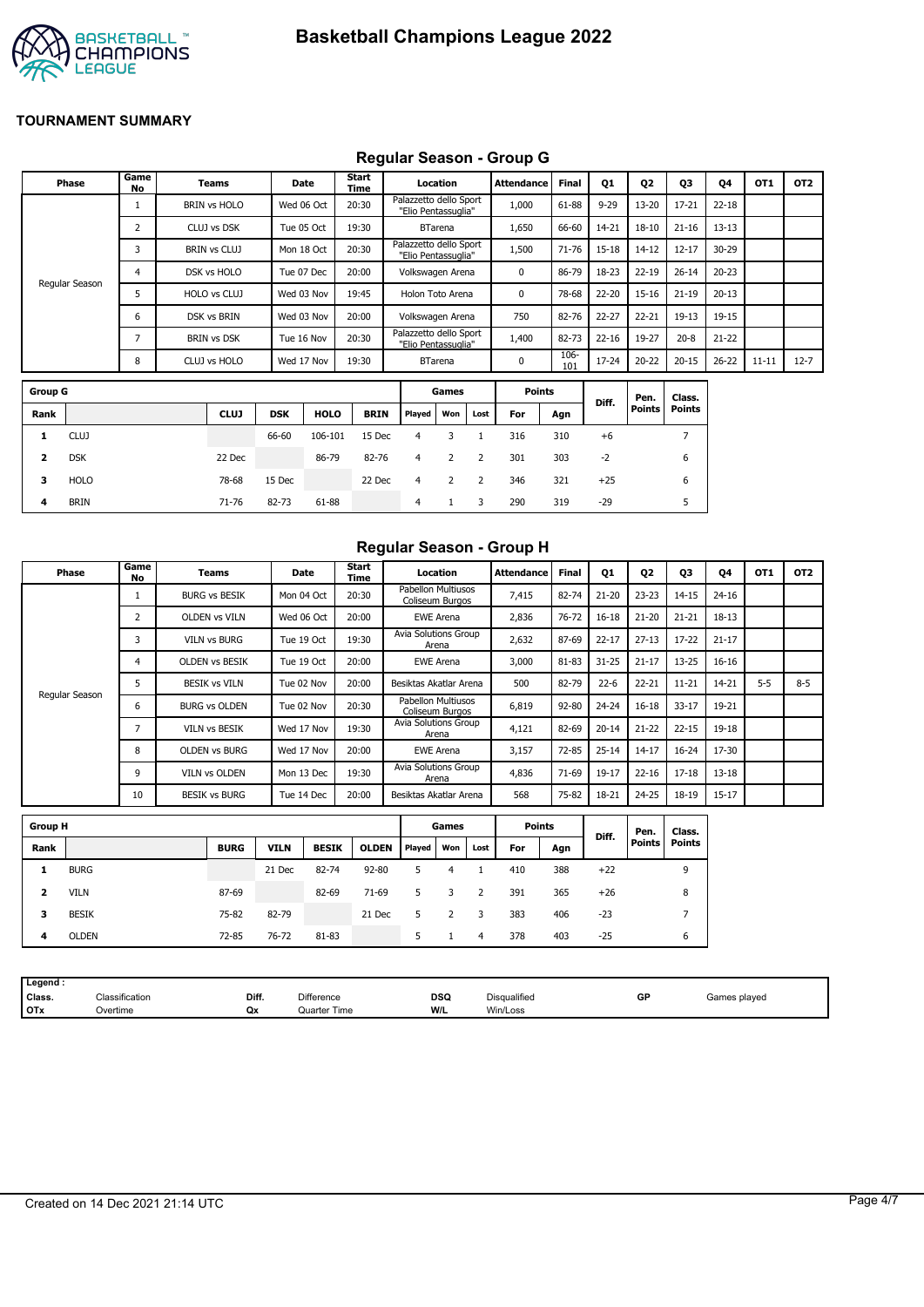

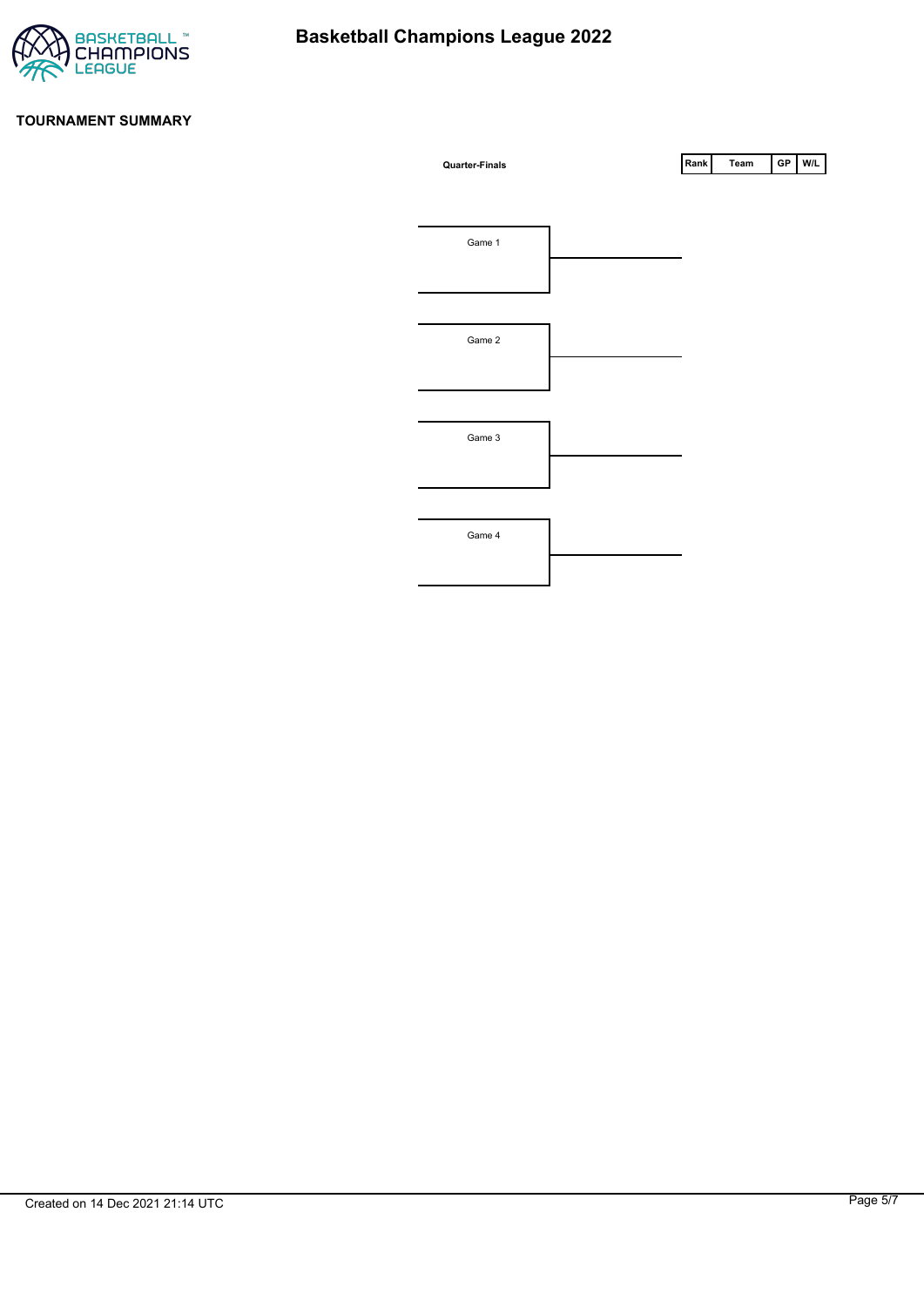

# **Basketball Champions League 2022**

#### **TOURNAMENT SUMMARY**

**Play-ins**

| Game 8 |  |
|--------|--|
|        |  |
|        |  |
| Game 7 |  |
|        |  |
|        |  |
| Game 6 |  |
|        |  |
|        |  |
| Game 5 |  |
|        |  |
|        |  |
| Game 4 |  |
|        |  |
|        |  |
| Game 3 |  |
|        |  |
|        |  |
| Game 2 |  |
|        |  |
|        |  |
| Game 1 |  |
|        |  |
|        |  |